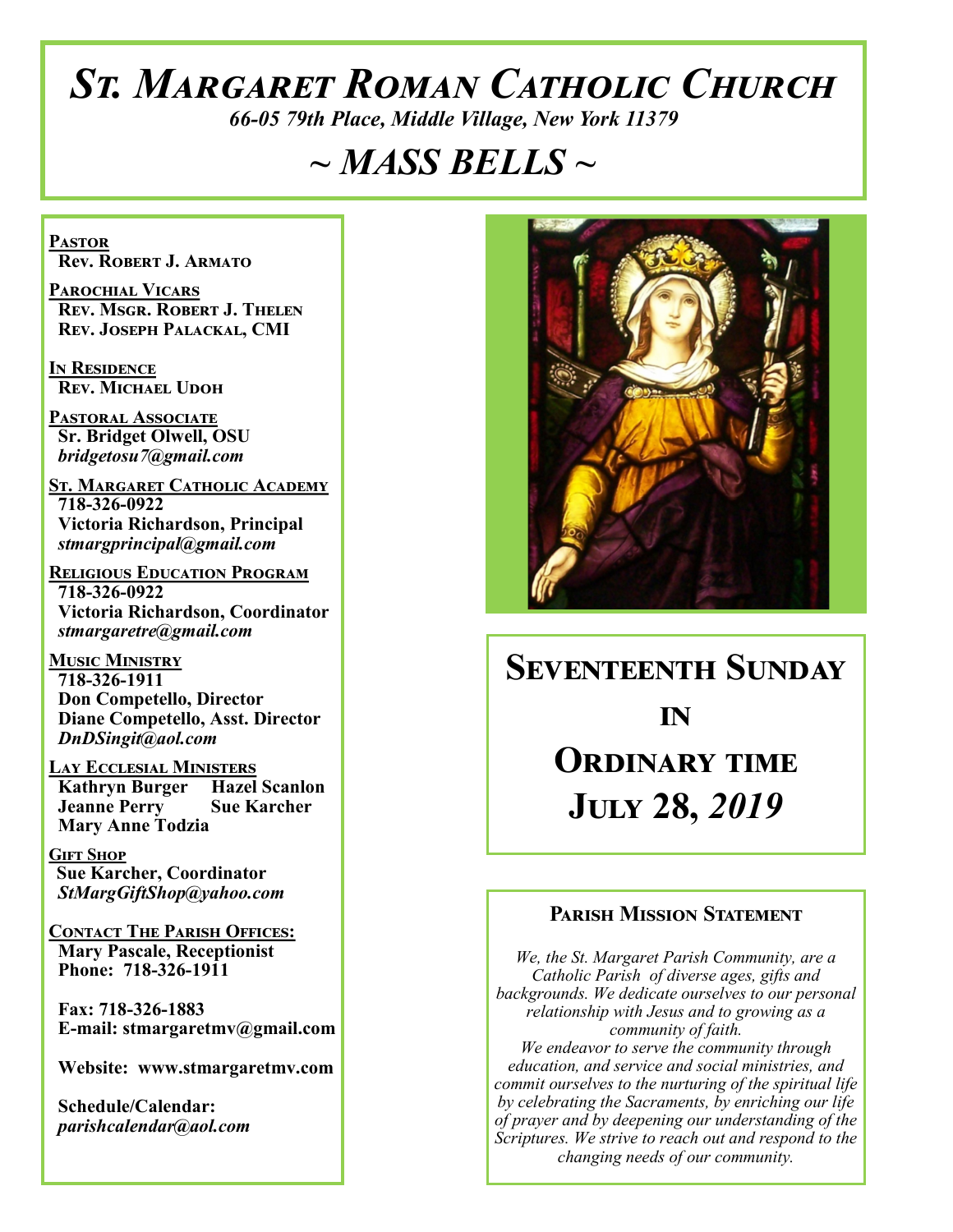## *MASSES FOR THE WEEK*

| SUN.                                                   | <b>JULY 28 - SEVENTEENTH SUNDAY</b><br>IN ORDINARY TIME                                                                                                                                            |
|--------------------------------------------------------|----------------------------------------------------------------------------------------------------------------------------------------------------------------------------------------------------|
| 8:00<br>$\star\star$<br>10:00<br><b>NOON</b><br>5:00PM | Olga Troje<br>Maria Curatolo/Sara Como<br>Dorothy Miller (ANNI)<br>People of the Parish                                                                                                            |
| MON.                                                   | <b>JULY 29 - ST. MARTHA</b>                                                                                                                                                                        |
| 7:00                                                   | Maria Kump (BIRTH)                                                                                                                                                                                 |
| 9:00                                                   | Gerald & William J. Collins                                                                                                                                                                        |
| TUE.                                                   | <b>JULY 30 - ST. PETER CHRYSOLOGUS</b>                                                                                                                                                             |
| 7:00                                                   | Regina Gotkley                                                                                                                                                                                     |
| 9:00                                                   | Gerald & William J. Collins                                                                                                                                                                        |
| WED.                                                   | <b>JULY 31 - ST. IGNATIUS OF LOYOLA</b>                                                                                                                                                            |
| 7:00                                                   | <b>Billy Policke</b>                                                                                                                                                                               |
| 9:00                                                   | <b>Marion Hartmann</b>                                                                                                                                                                             |
| THU.                                                   | <b>AUGUST 1 - ST. ALPHONSUS LIGUORI</b>                                                                                                                                                            |
| 7:00                                                   | Dorothy Congemi                                                                                                                                                                                    |
| 9:00                                                   | Carmine DeSiervi                                                                                                                                                                                   |
| FRI.<br>7:00<br>9:00                                   | <b>AUGUST 2 - STS. EUSEBUS/PETER</b><br><b>JULIAN EYMARD/FIRST FRIDAY</b><br>Raffaele V. Renna<br>Sandra Cole                                                                                      |
| SAT.<br>9:00                                           | <b>AUGUST 3 - WEEKDAY</b><br><b>Collective: Dcd. Priests Brooklyn and</b><br>Rockville Centre Dioceses/Souls in<br>Purgatory/Bill & Lee DiGiovanna/ Mary<br>and Giovanni Armato/Gennaro DeStefano/ |
| 5:00PM                                                 | People of the Parish                                                                                                                                                                               |
| SUN.                                                   | <b>AUGUST 4 - EIGHTEENTH SUNDAY IN</b><br><b>ORDINARY TIME</b>                                                                                                                                     |
| 8:00                                                   | Salvatore Pellettieri                                                                                                                                                                              |
| $***$                                                  | Fr. Michael Carrano/Msgr. Varvaro/Msgr.                                                                                                                                                            |
| 10:00                                                  | Sivillo/Msgr. Kunig                                                                                                                                                                                |
| <b>NOON</b>                                            | Chester & Eleanor Kapica                                                                                                                                                                           |
| 5:00PM                                                 | <b>Ralph Kistner</b>                                                                                                                                                                               |

#### **MASSES and MEMORIALS**

 There still are many 2019 Masses and memorials available for your intentions.

 Please visit the Rectory Offices to make your requests. The 2020 book will not be opened until we've filled most of the remaining 2019 slots.

## **PARISH INFORMATION**

**Rectory Office Hours Monday - Friday - 9 am to Noon, and 1 pm to 5pm Tuesday & Wednesday evenings 5-7pm Saturday - by appointment Sunday - closed**

**CONFESSIONS** - Saturday, 4-4:45 pm or by appointment with a priest.

**NOVENA** to Our Lady of the Miraculous Medal Mondays after the 9am Mass.

**BAPTISMS** take place on the 1st and 3rd Sundays of the month. Please call the rectory for an appointment and to register your child.

**WEDDINGS MUST** be scheduled at least six months in advance by appointment with a priest or a deacon. Please call the rectory office. For marriage preparation information visit www.pre-cana.org.

**THE ENGLISH CHOIR** rehearses on Tuesday, at 7 pm in the Church. Tenors and baritones needed!

**IL CORO ITALIANO** prattica ogni Domenica prima della Messa Italiana.

**THE YOUTH CHOIR** rehearses on Thursday, from 6-7 pm in the Church. For more info, DnDsingit@aol.com

**BOY SCOUT TROOP #119** meets on Tuesdays from 7:15-9 pm in the Parish Hall. New members are welcome, age 10 1/2 & up. Call Mr. Krzewski, 718-894-4099.

**CUB PACK #119** meets on Mondays from 7-8:30 pm in the Parish Hall. New members welcome, age 6 to 10-1/2. Call Mr. Krzewski, 718-894-4099.

**SENIOR CITIZENS** meet every Wednesday at 12 Noon in the Parish Center.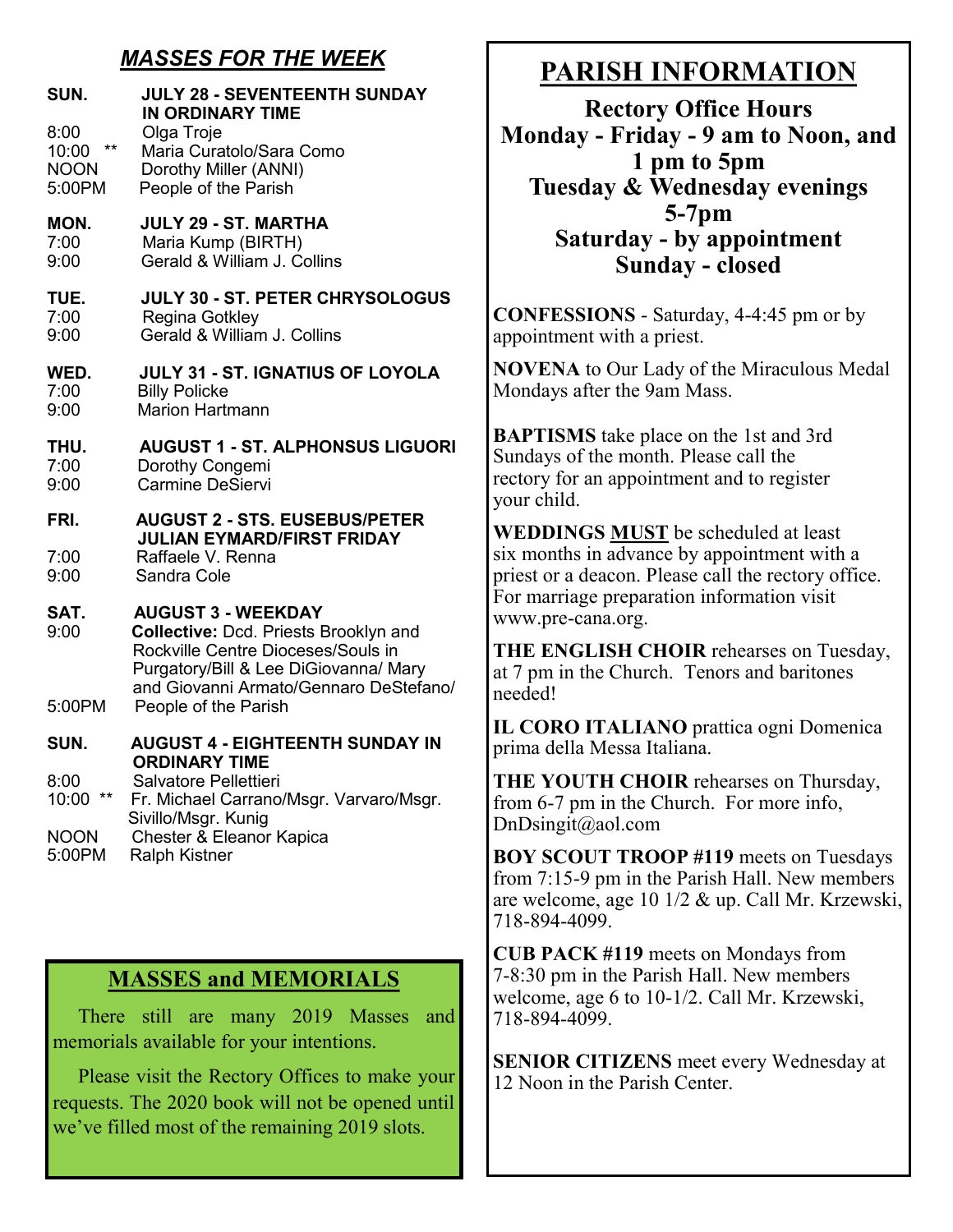# PLEASE PRAY FOR OUR SICK

Karen Guarascio, Connie Faccibene, Linda Frazier, Cari Ann Falk-LoBello, Glen Falk, Ronald Frazier, Robert Sabini, Lee Falk, Scott White, Baby McKinley Kelleher, Sean Harrison, Justin James Quirke, Elizabeth Ott, John Wert, Mary Harrison, John Murphy, Anne McGinnis, Richard Santangelo, Norma Voyer, Vicky Turato, Julio Pelaez, Maritza Gutierrez, Graciela Mora, Cindy Mulore, Salvatore Tuttolomondo, Gloria Mojica, Gloria Pemaj, Anne Gorian, Allen McConville, Joseph Simon, Jack Marchindiondo, Victoria Lippolis, The Scaturro Family, Joseph Siano, Louis Pitelli, Marion Caracciola, Vita Mazzola, Giovanni Campo, Edward Stoltzenberg, Louis Pittelli, James Graff,

*The names will remain for 3 months, please call 718-326-1911 and ask for continued prayers.*

#### **Prayer Requests**

**Pray for vocations to the Priesthood and Religious Life.** 

**Please pray for our men and women from our Parish serving in the defense of our country: Lt. Col. Thomas Frohnhoefer Sgt. Robert A. Domenici** 



#### *WE RECALL OUR BELOVED DECEASED*

*Especially, Mary Massa & Joyce Rossi May they rest in Christ's Peace!*

## **MEMORIALS**

*WINE & HOSTS THIS WEEK*

*are offered in memory of Sandra Slattery.*

## *TABERNACLE LAMP THIS WEEK*

*is lit in memory of Augie DeSimone.*

*ALTAR CANDLES THIS WEEK*

*are offered in memory of Anne Abbruzzese.* 

## **ST. IGNATIUS OF LOYOLA JULY 31**

#### **TODAY'S READINGS**

 *Seventeenth Sunday in Ordinary Time* 

Gn 18:20-32 Ps 138:1-2, 2-3, 6-7,7-8 Col 2:12-14 Lk 11:1-13

## **READINGS FOR THE WEEK**

| Monday:    | Ex 32:15-24, 30-34<br>Ps 106:10-20, 21-22,23<br>Jn 11:19-27 or<br>Lk 10:38-42            |
|------------|------------------------------------------------------------------------------------------|
| Tuesday:   | Ex 33:7-11, 34:5b-9, 28<br>Ps 103:6-7, 8-9, 10-11,<br>$12 - 13$<br>Mt 13:36-43           |
| Wednesday: | Ex 34:29-35<br>Ps 99:5,6,7,9<br>Mt 13:44-46                                              |
| Thursday:  | Ex $40:16-21$ , $34-38$<br>Ps 84:3, 4, 5-6a, 8s, 11<br>Mt 13:47-53                       |
| Friday:    | Lv $23:1, 4-11, 15-16, 27$<br>34b-37<br>Ps $81:3-4, 5-6, 10-11ab$<br>Mt13:54-58          |
| Saturday:  | Lv $25:1,8-17$<br>Ps 67:2-3, 5, 7-9<br>Mt $14:1-12$                                      |
| Sunday:    | Ecc 1:2, $2:21-23$<br>Ps 90:3-4, 5-6, 12-13,<br>14, 17<br>Col 3:1-5, 9-11<br>Lk 12:13-21 |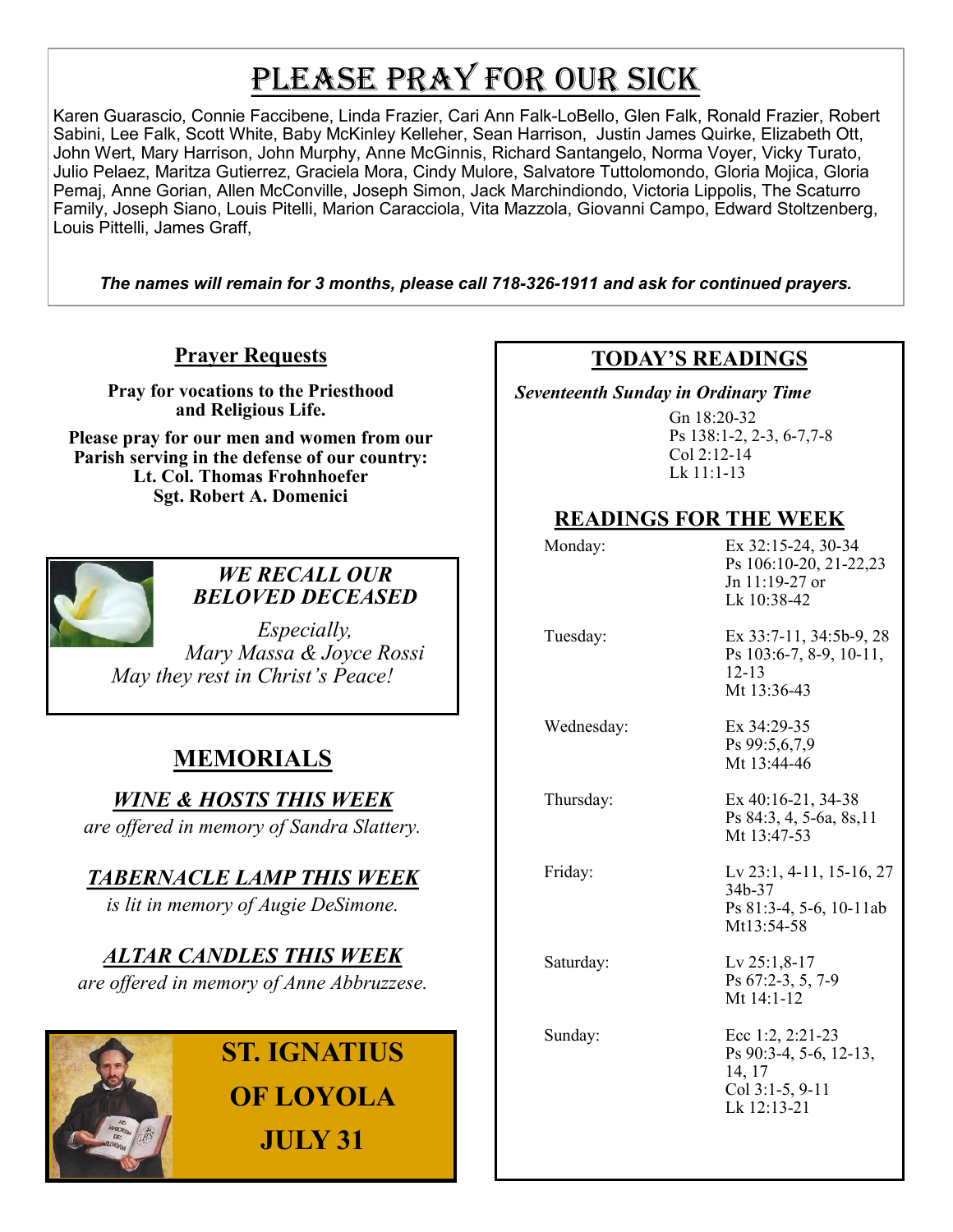

 The New York Blood Center has notified us that during these summer months, the New York area is experiencing an emergency blood shortage. To help alleviate the blood shortage, St. Margaret's has been asked to sponsor an **EMERGENCY BLOOD DRIVE.**  The Blood Drive will be held on **Sunday, August 18 from 9am to 3pm in the Parish Hall.** As a **special thank** you, **all donors that day will receive 2 tickets to a New York Mets game.**

 Each blood donation will save up to 3 people's lives and most of the donated blood will stay right here in the New York area. In order to donate, you must be at least 16 years old, weigh at least 110 lbs., feel well on the day of the drive and have one form of identification. To ensure that you will be able to donate blood, please remember to include foods rich in iron in your diet and to eat a good meal and drink plenty of fluids before you come.

 Help saves lives, please come to the drive. If you cannot donate, tell someone else about the drive. For more information and/or to make a donation appointment, e-mail **parishcalendar@aol.com.**

## **PLEASE COME! TOGETHER WE CAN MAKE A DIFFERENCE!**

#### **PARISH REGISTRATION**

 Very often, people come to the Rectory asking for a certificate or letter attesting to their being active members of our Parish. That's hard for us to do, if there is no record of their being registered.

 All families worshiping here at St. Margaret's are encouraged to register with the Rectory Offices. All you have to do is complete the following information and drop it into the collection basket. We'll take it from there.

| Name:    |        |
|----------|--------|
| Address: |        |
|          |        |
| Phone #: | $($ )- |

#### **SUMMER SCHEDULE**

 Our Mass attendance drops each summer as people go off on vacation. Last year, the entire weekend congregation could have fit comfortably in two just Masses.

 In conjunction with our sister parishes in the Deanery, we are reducing the **Sunday** Mass obligation schedule *through and including September 1.* 

#### **SATURDAY 5:00pm (English)**

**SUNDAY - 8:00am (English) SUNDAY 10:00am (bilingual Italian/English) SUNDAY 12:00 Noon (English) SUNDAY 5:00pm (English)**

*All weekday morning Masses, Monday through Saturday, remain unchanged.*

## **AIRCONDITIONING**

 If you've been coming to Mass here this summer, you know that the Church has not been comfortable. For what it's worth, the priests are melting under the spotlights and four layers of clothing.

 It's not a matter of the thermostat being set too high. The problem is with a twenty-something-yearold system that is in almost constant use all year long, between the Church and the Center.

 We've had repairmen in several times this month alone, spending several thousand dollars on an overused, outdated, and inadequate system, and are doing the best we can to make it more bearable for all of us. Please be patient.



#### **PARKING**

 Avoid getting ticketed or towed! Please be mindful of the way that you park, being careful not to block our neighbors' driveways or the entrance to the schoolyard.

 Also do not leave your vehicle double-parked and unattended on 79th Place, a street used regularly by delivery and emergency vehicles.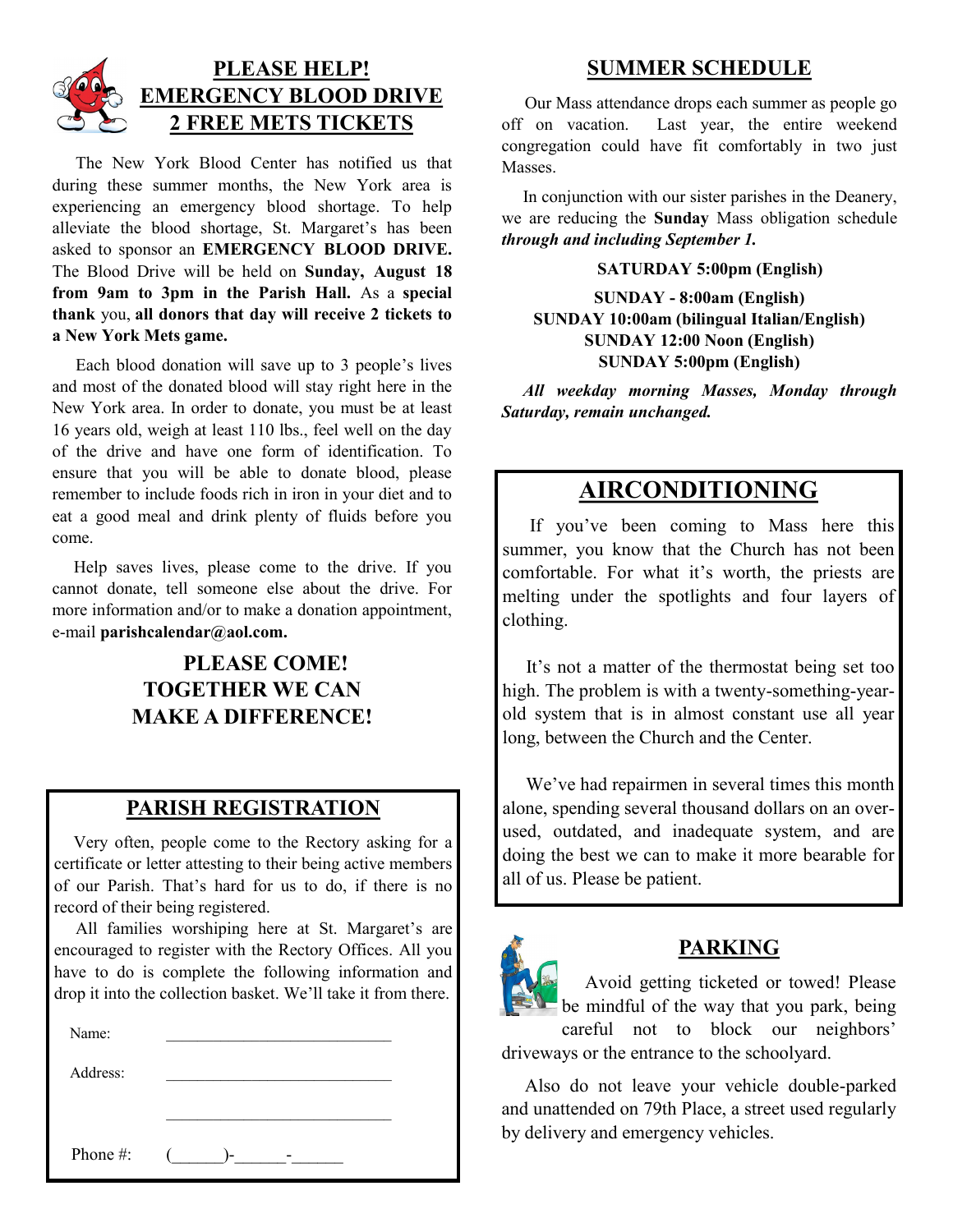## **St. Margaret Gift Shop**

#### **SUMMER SCHEDULE**

**CLOSED: All Wednesdays in July OPEN: all Sundays in July, 9am - 1pm CLOSED: the entire month of August**

We have a selection of religious goods: Rosaries - Medals - Gifts Crucifixes - Statues - Bibles other books **AND MORE!**

If we don't have it, we'll try to get it for you. The Gift Shop is located in the rectory. Please use the red side door in the parking lot. If the door is closed, please knock.

Contact us: **StMargGiftShop@yahoo.com**

### **USE OF ENVELOPES**

 Please help us keep our records straight by putting the amount of your donation in the space indicated on your envelopes. It will make life a lot simpler for our counters and recorders. Thank you!

 You also can use the alternative of eliminating envelopes by signing up for *Faith Direct* for your donations.

## **ANNUAL CATHOLIC APPEAL**

 Our 2019 Annual Catholic Appeal continues to grow, thanks to the **149** families who have pledged **\$51,577** toward our goal of **\$65,897.** We are now at **78.3%** of our parish goal, with "only" **\$14,320** to go! Can we do it by Labor Day? Let's try!

 This is a Parish effort. Every family can and should do something.

 Please donate as your means allow. Use the envelopes mailed to you or one available in church *to send your donation directly to the Appeals office.*

 **NO funds donated for this Campaign are used to pay for sex abuse lawsuits.**

## **~ Monthly Memorial Mass ~**

 A **bi-lingual (English and Italian) memorial Mass**  with music is celebrated each month for the repose of the souls of those who were buried from our church during the preceding month.

 While we no longer celebrate private memorial Masses, families who wish to have an annual or "month's mind" Mass offered for a loved one can join in this monthly celebration. Please contact the Rectory at 718-326-1911 to make the arrangements.

 **The next memorial Mass will be celebrated at 11:45 am Saturday August 10.** 



### **THE ST. VINCENT FOOD PANTRY**

is located in the Convent 66-25 79th Place

#### **The Pantry is open every WEDNESDAY from 10:00 am to 12:00 Noon. CLOSED ON SATURDAY FOR JULY AND AUGUST**

*Our Food Pantry is in need of coffee, bottled juice, cooking oil, mayo, sugar, canned fruit, Chef Boy-ardee products. For more info, call Terry, 718-326-0811.*

*As always, thank you for your generosity!*

#### **CONGRATULATIONS!**

 to Anthony Coccaro, a St. Margaret alumnus, who was awarded degrees in Biology and Philosophy as well as an award in Philosophy, from St. Peter's University.

Well done, Anthony!